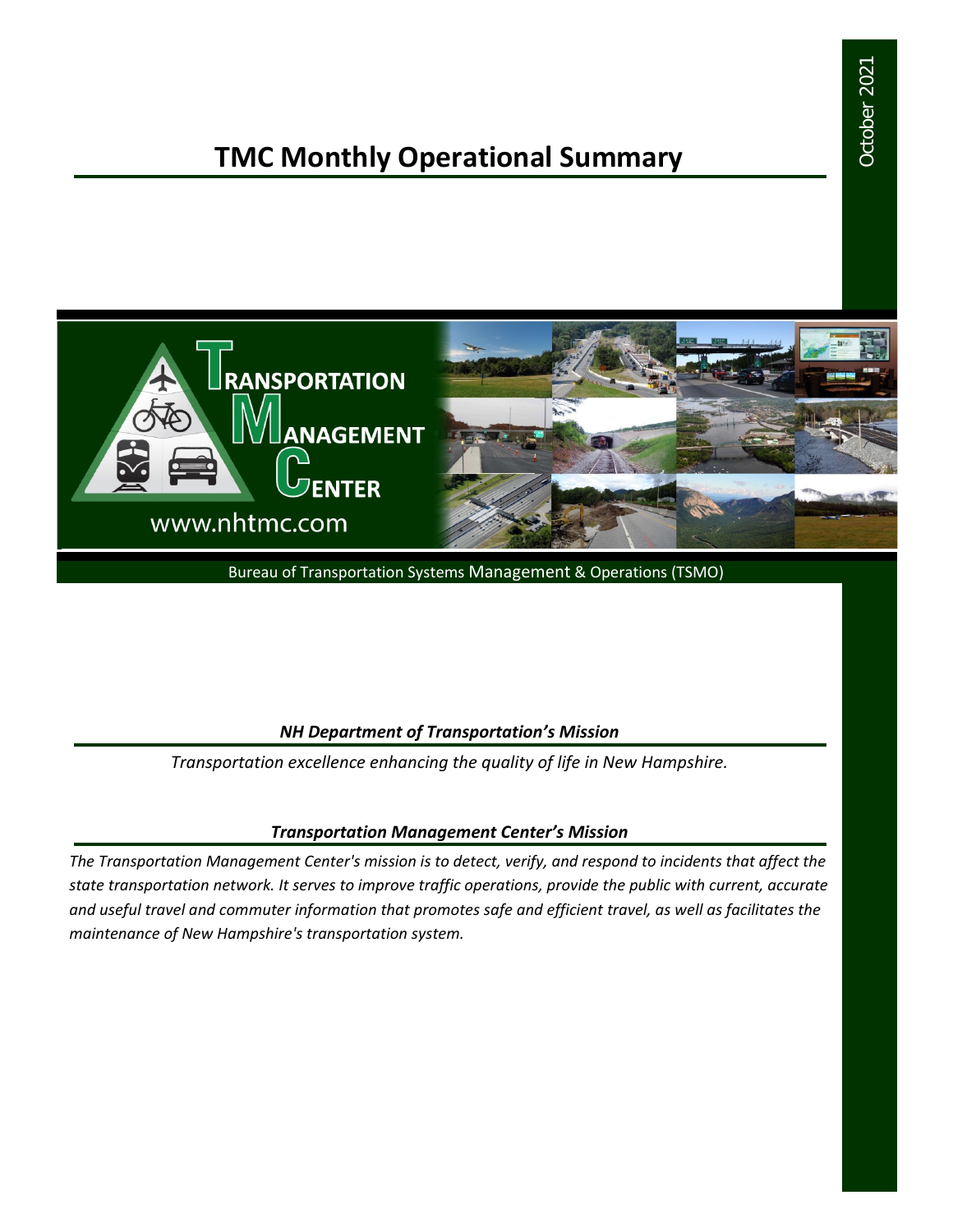**1**

**2 3**

**<sup>4</sup> <sup>5</sup> <sup>6</sup>**

## **New Hampshire Transportation Management Center Coverage Areas by District**

The State of New Hampshire is divided into six Districts and the New Hampshire Turnpike System comprising of approximately 9,266 lane miles.

# **Permanent ITS Equipment List**

| <b>Closed-Circuit Television (CCTV) Cameras</b>                                                                                                                                                 | 2020 Total      | 2021 Total      |        |
|-------------------------------------------------------------------------------------------------------------------------------------------------------------------------------------------------|-----------------|-----------------|--------|
| CCTV cameras are used to pinpoint and<br>monitor traffic events so that information<br>can be disseminated quickly and<br>accurately.                                                           | 119             | 143             |        |
| <b>Dynamic Message Signs (DMS)</b>                                                                                                                                                              |                 |                 |        |
| DMS aid in sending messages to motorists                                                                                                                                                        | 56              | 57              |        |
| to inform them of traffic events that may                                                                                                                                                       | $16^{1}$        | $16^{1}$        |        |
| be impacting their route ahead.<br><sup>1</sup> Additional DMS that TSMO uses during the winter<br>season.<br><sup>2</sup> TSMO is responsible for an additional ~20 DMS for the<br>department. | 20 <sup>2</sup> | 20 <sup>2</sup> |        |
| <b>Road Weather Information System</b><br>(RWIS)                                                                                                                                                |                 |                 |        |
| A RWIS collects and displays data from a                                                                                                                                                        | 25              | 37              |        |
| network of pavement and atmospheric<br>sensors to provide site-specific weather<br>and pavement surface condition<br>information.                                                               |                 |                 |        |
| Variable Speed Limit Sign (VSL)                                                                                                                                                                 |                 |                 |        |
| VSL are speed limits that change based on                                                                                                                                                       | 18              | 23              |        |
| road, traffic, and weather conditions.                                                                                                                                                          |                 |                 | INIMUN |
| <b>Motor Vehicle Detection System (MVDS)</b>                                                                                                                                                    |                 |                 |        |
| MVDS are sensors that collect speed and<br>volume data.                                                                                                                                         | 19              | 39              |        |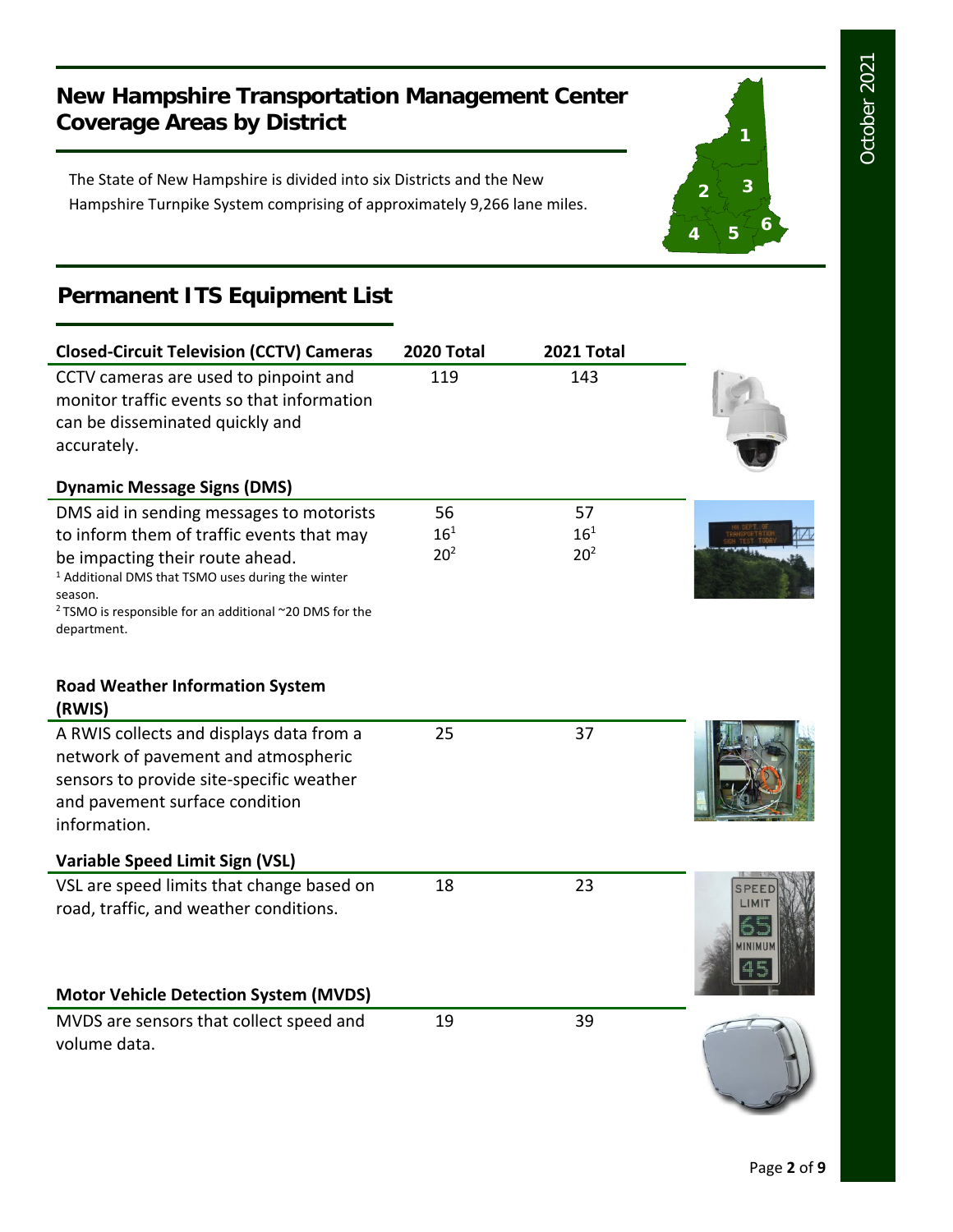|                                                                                                                                         | <b>Current Month</b>                 | 2021 Total |  |
|-----------------------------------------------------------------------------------------------------------------------------------------|--------------------------------------|------------|--|
| <b>Unplanned Incidents</b>                                                                                                              | <b>Total Unplanned Incidents</b>     |            |  |
| Operators log information about each<br>unplanned incident including date/time,<br>location, traffic impact, and duration.              | 116                                  | 1,298      |  |
| <b>Planned Incidents</b>                                                                                                                | <b>Total Planned Incidents</b>       |            |  |
| Operators log information about each<br>planned incident including date/time,<br>location, traffic impact, and duration.                | 307                                  | 3,341      |  |
| <b>Communication</b>                                                                                                                    | <b>Total Calls</b>                   |            |  |
| Operators log all incoming and outgoing<br>control room communications, engaging<br>various incident responders and<br>stakeholders.    | 3,726                                | 40,975     |  |
| <b>Work Zones Communication</b>                                                                                                         | <b>Total Construction Calls</b>      |            |  |
| Construction related activities or<br>communication that's outside of planned<br>incidents.                                             | 1,344                                | 16,234     |  |
| <b>DMS Messages</b>                                                                                                                     | <b>Total Messages</b>                |            |  |
| All changes to DMS are logged and<br>reviewed.                                                                                          | 18,473                               | 164,884    |  |
| <b>Public Outreach</b>                                                                                                                  | <b>Total NHTMC.com Webpage Users</b> |            |  |
| Operators use Twitter and nhtmc.com to<br>inform motorists about traffic events and<br>other road related information.                  | 1,487                                | 14,170     |  |
| <b>Storm Desk Activations</b>                                                                                                           | <b>Total Storm Desk Activations</b>  |            |  |
| The TSMO Storm Desk is activated during<br>storm events. The Storm Desk is utilized<br>as a single point of contact to<br>stakeholders. | 1                                    | 1          |  |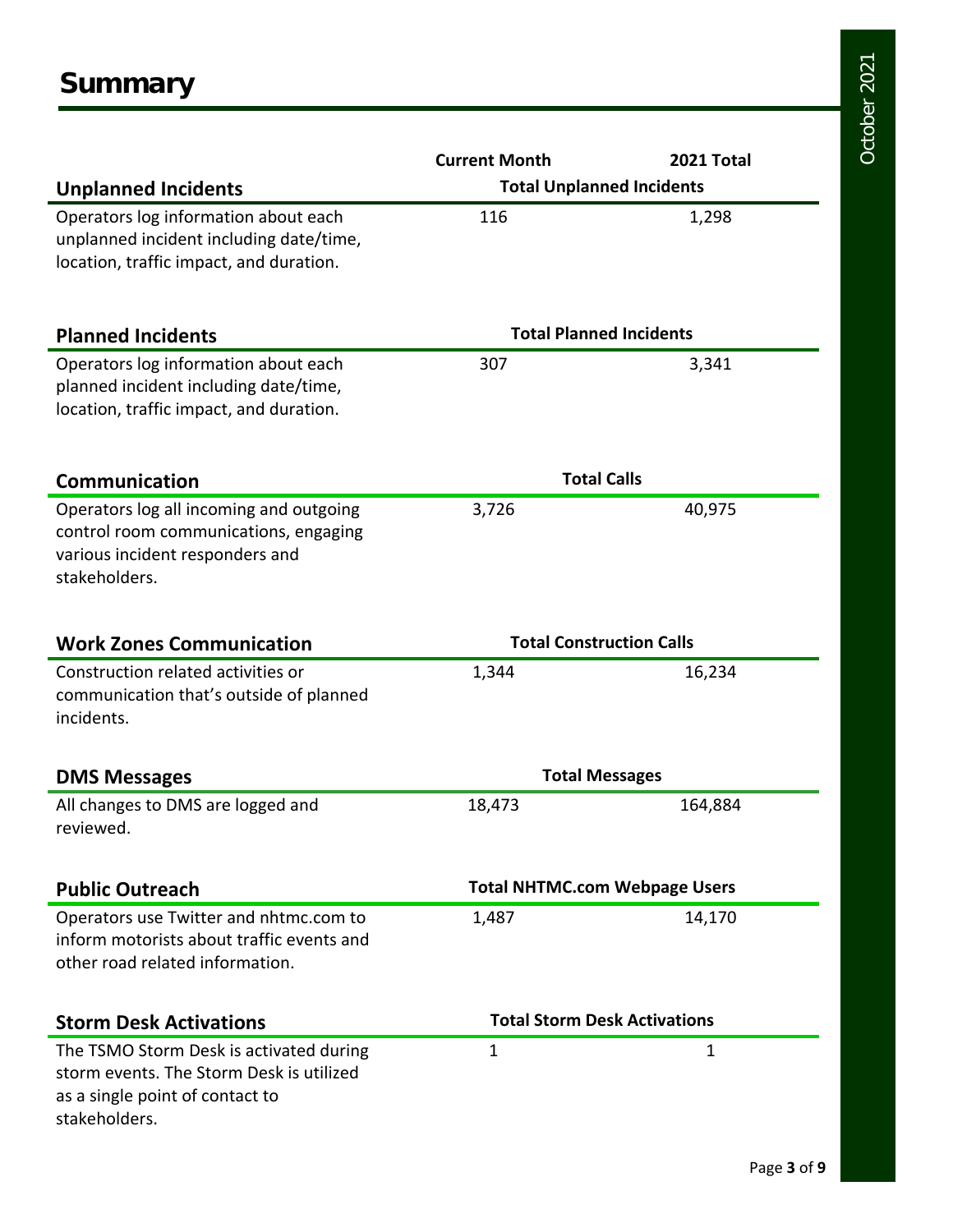# October 2021 October 2021

# **Unplanned Incidents**



Increased staffing within the TMC is necessary during normal business hours to better facilitate daily operations while also managing unplanned incidents. Incidents are tracked by the time at which the operators are notified of the start of the event.

#### **Current Month - Incidents by Type**



This graph shows the type of incident totals for the month.

#### **Types of Incidents:**

**No Closure:** No lane closures occurred during the incident. **Partial Closure**: Only a part of the roadway was closed. **Full Closure**: All lanes were closed during the incident.

No Closure Partial Closure Full Closure

#### **Current Month - Incident Duration Current Month - Incident by Road**

This graph shows the duration history of incidents.



This graph shows which type of roadway the incidents occurred on.

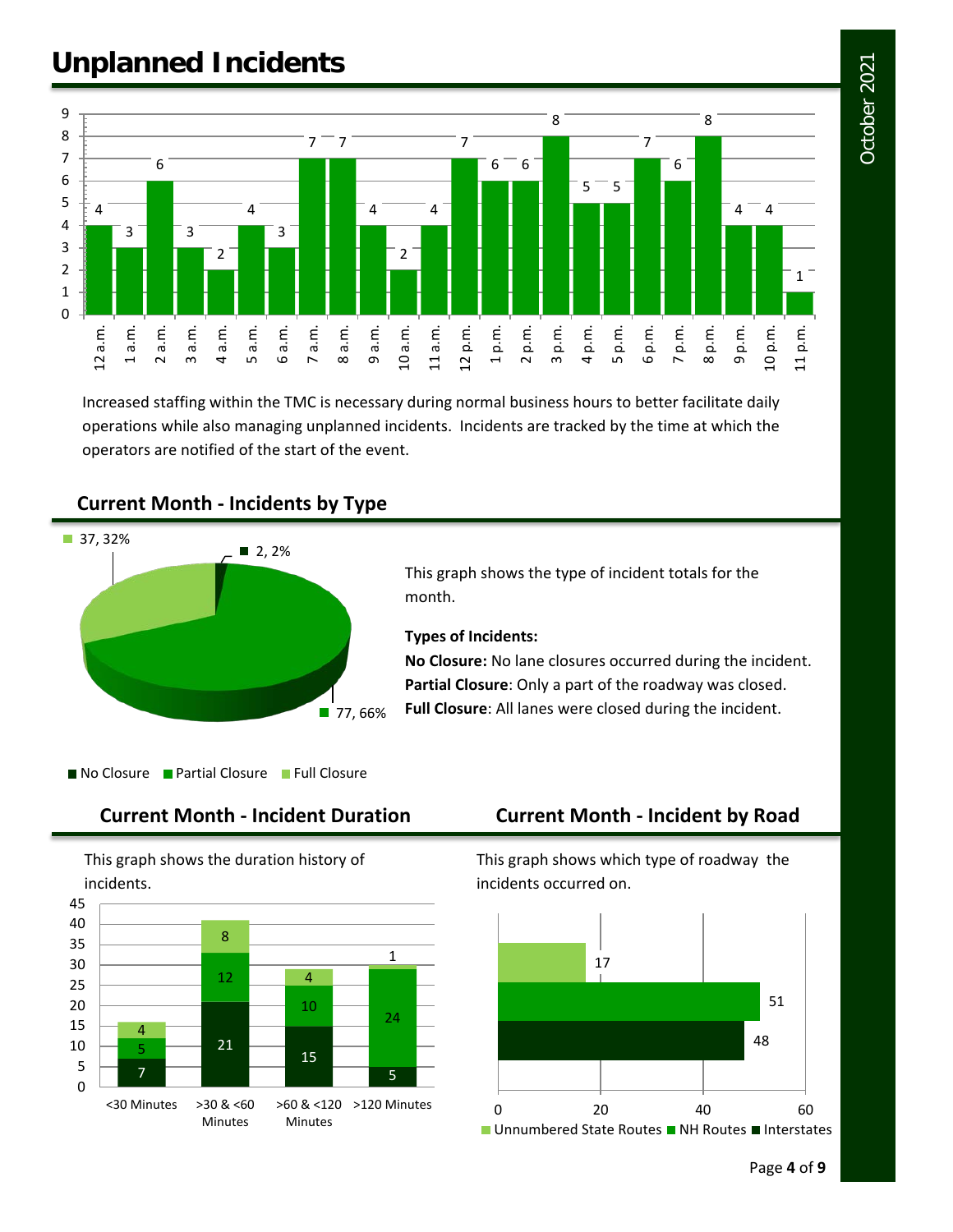

Additional staffing within the TMC is necessary during peak hours to meet the demands of daily planned operations. Planned Events are tracked by the time at which the operators are notified of the start of the event.



#### **Current Month - Incidents by Type**

This graph shows the type of incident totals for the month.

Planned Events that impact the roadway, shoulder, or a ramp include events such as construction, bridge maintenance, or road maintenance. Each type could result in a partial closure or full closure.

This graph shows the duration history of incidents.



### **Current Month - Incident Duration Current Month - Incident by Road**

This graph shows which type of roadway the incidents occurred on.

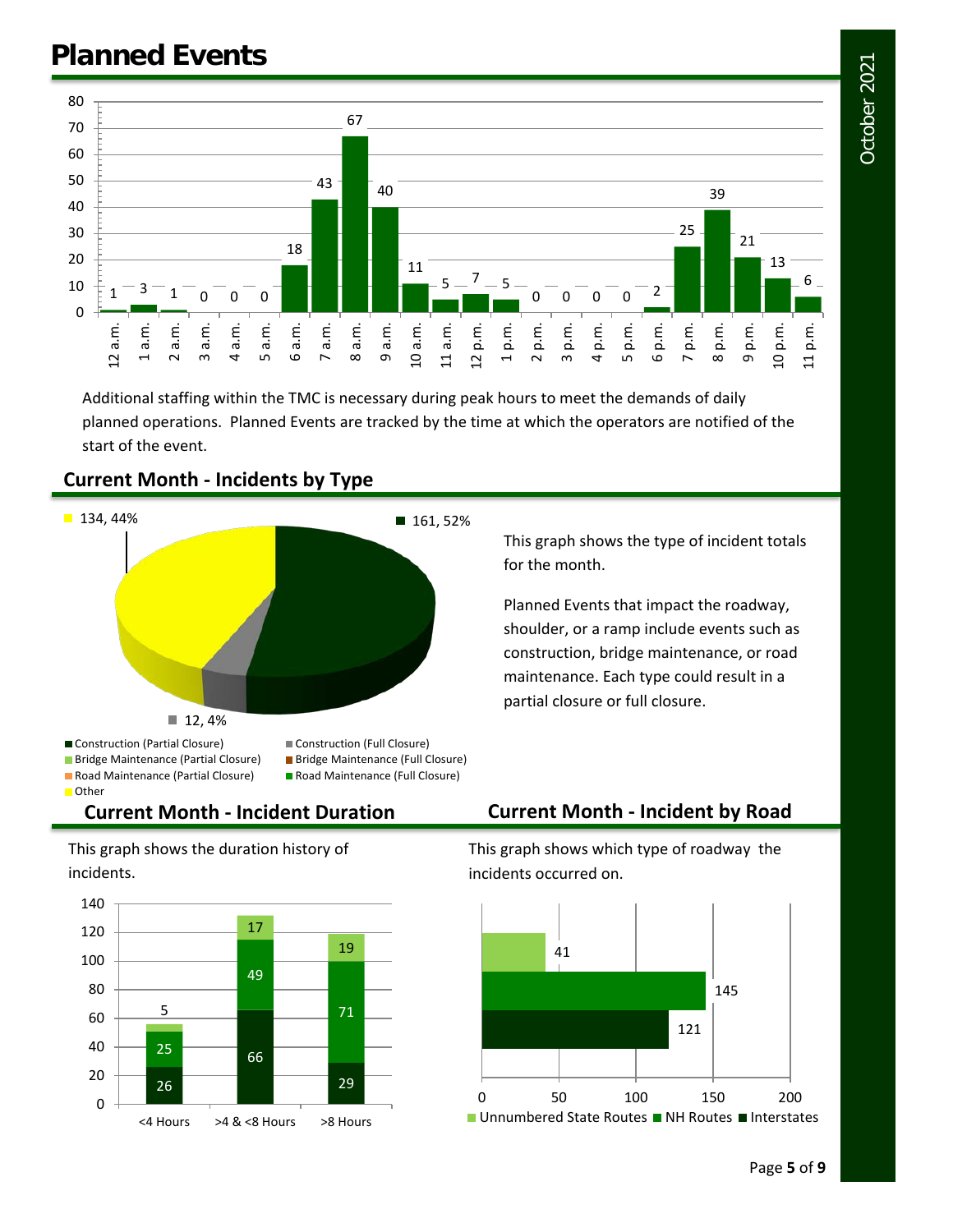### **Current Month - Calls by Type**

Dispatchers receive different types of calls throughout the day. They log the type of call and review this information monthly.



## **Log Entries by Type**

This graph shows the amount of log entries by type that TMC Operators have entered into the Compass ATMS for the current month.

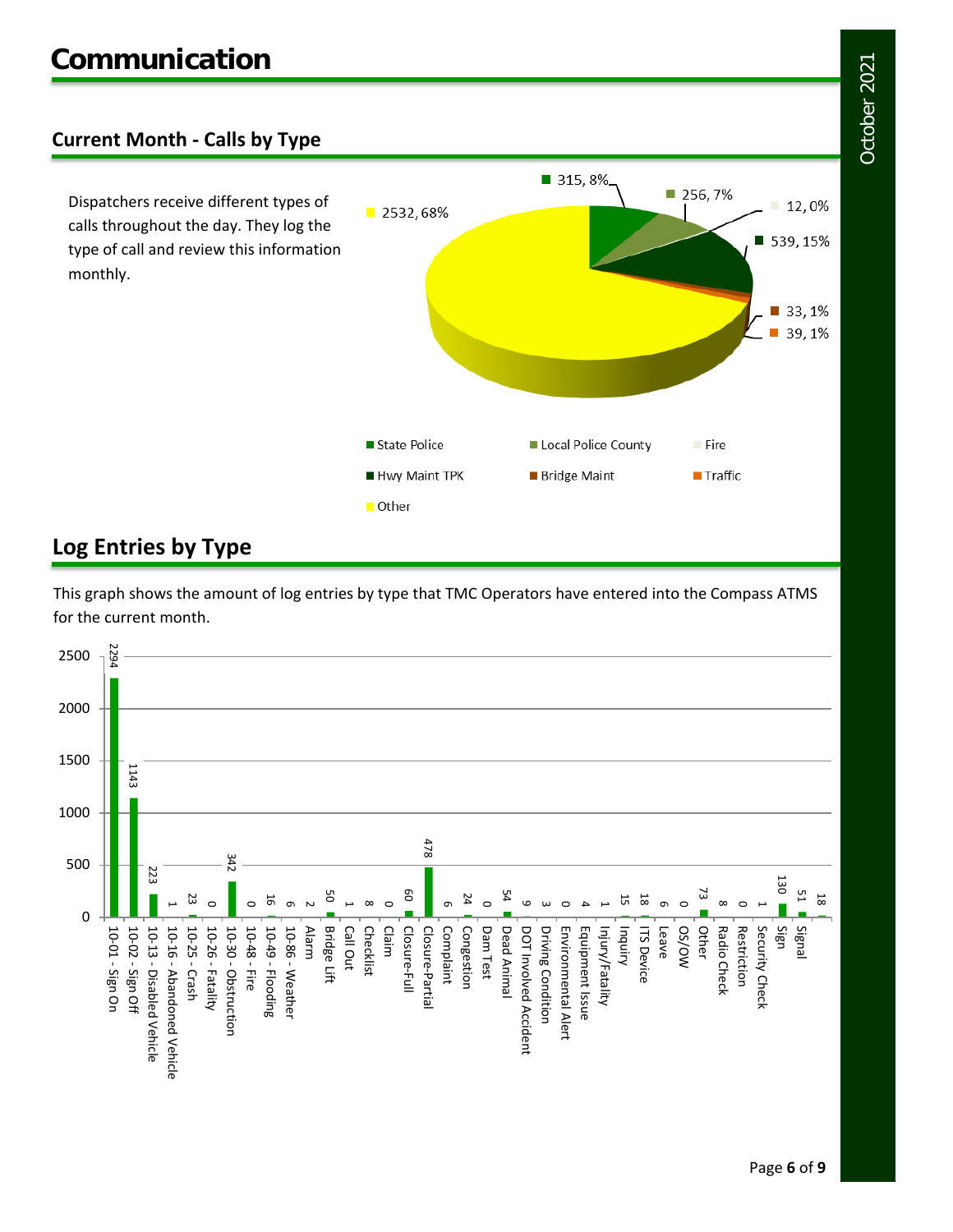This graph shows the different types of construction related calls that dispatchers received.



#### **Current Month – Construction Calls Incidents Occurring in Work Zones**

This graph shows the total number of incidents reported on Work Zone Crash Reports from the Bureau of Construction.



### **Incidents Occurring in Work Zones by Location**



The graph to the left shows the incidents occurring in work zones by district for the current month and for the current year.

The map to the right shows the current year total for incidents occurring in work zones by district.



Page **7** of **9**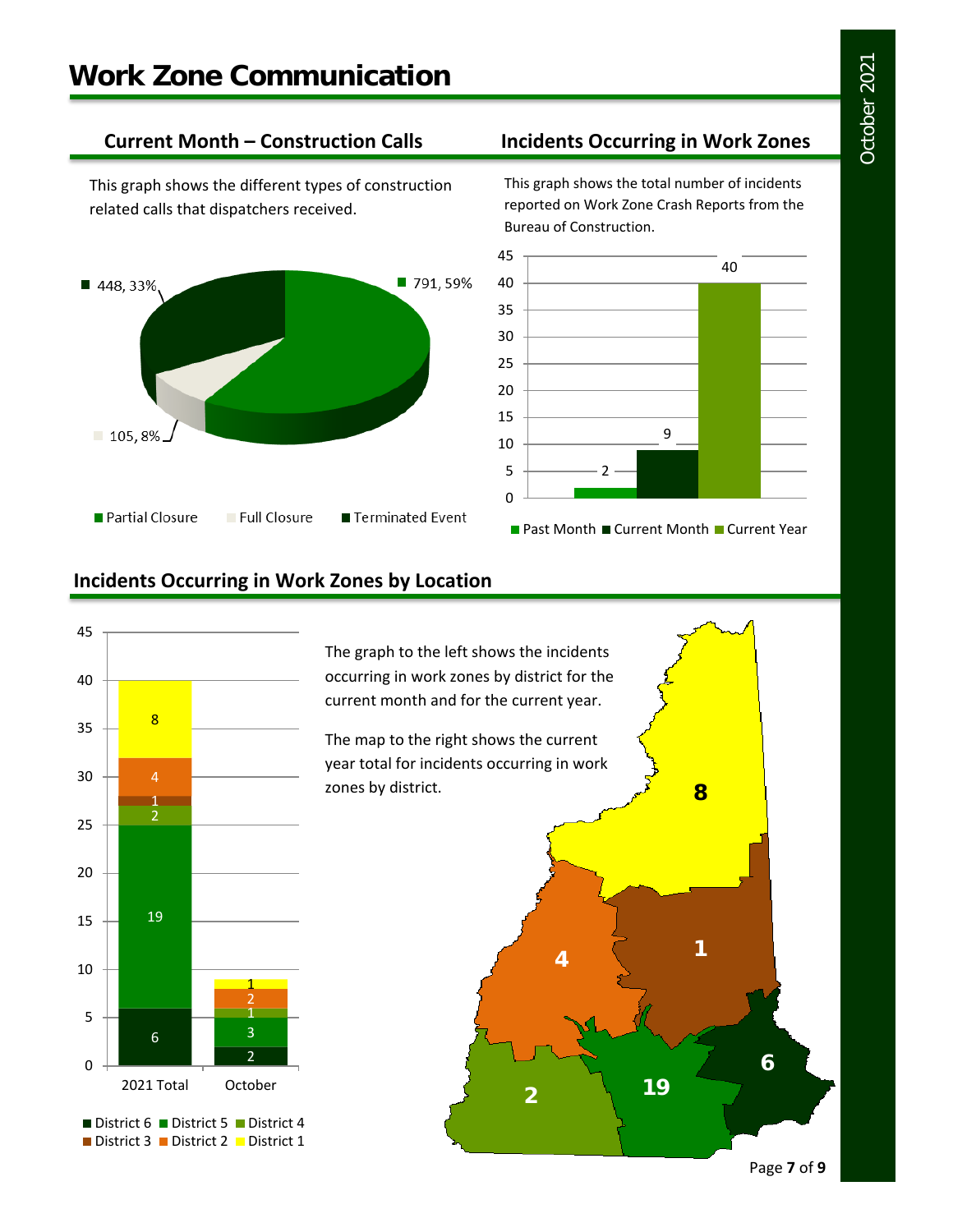# **DMS Messages**





This graph shows the type of message that were relayed to the public by being displayed on the DMS.

This graph shows the total messages that were posted to DMS for the year so far.

#### **Current Month - Total Messages Posted by Board**

| 101 E 52.8 FSV5               | 24             | 93 S 25.6 PSVT - SWZ - M03    | 171 | <b>FEE N 16.2 PSVT</b>          | 24              |
|-------------------------------|----------------|-------------------------------|-----|---------------------------------|-----------------|
| 101 to 95 Side Toll           | 15             | 93 S 26.4 PSVT - SWZ - M02    | 84  | FEE N 18.8 FSVT                 | 11              |
| 101E 114.8 FSV6               | 317            | 93 S 27.4 PSVT - SWZ - M01    | 22  | FEE \$17.8 PSVT                 | 27              |
| 101E 130 FSA6                 | $\mathbf{1}$   | 93 S 31.9 PSVT - SWZ - M07    | 81  | FEE S 3.8 FSDT                  | 27              |
| 101W 102.6 FSV5               | 36             | 93 S 5.2 VSL D5               | 13  | FEE S 8.6 FSPT                  | 21              |
| 101W 128 PSV6                 | 31             | 93 S EX 9 On-Ramp - SWZ - M09 | 71  | 1-91 N VT 69.1 PSVT - SWZ - M06 | 1128            |
| 293N 8.8 FSPT                 | 678            | 93 SM 2.2 VSL D 5             | 12  | ST N 1.0 FSAT                   | 188             |
| 293S 1.4 FSD5                 | 43             | 93 SM 5.2 VSL D5              | 13  | <b>ST N 17.5 PSVT</b>           | 10              |
| 293S 4.8 FSDT                 | 30             | 93N 16.0 VSL D5               | 12  | ST N 4.4 FSST                   | 40              |
| 393 W 1.9 PSV5                | 12             | 93N 16.0 VSL D5 Median        | 12  | ST N 5.4 PSVT                   | $\overline{7}$  |
| 4 W 98.9 FSS6                 | 12             | 93N 23.4 FSD5                 | 636 | <b>ST S 17.7 PSVT</b>           | $\overline{7}$  |
| 4E 92.4 FSS6                  | 15             | <b>93N 26.8 PSVT</b>          | 84  | <b>ST S 24.4 FSVT</b>           | 197             |
| <b>4E 98 FSA6</b>             | 25             | 93N 32.9 FSST                 | 24  | ST S 3.4 FSDT                   | 3681            |
| 89 N 56.8 PSVT - SWZ - M01    | 33             | <b>93N 36.2 FSVT</b>          | 27  | <b>ST S 5.6 PSVT</b>            | $\overline{2}$  |
| 89 N 57.2 PSVT - SWZ - M02    | 131            | 93N 57.6 FSS3                 | 32  | ST S 7.8 FSAT                   | 2987            |
| 89 N 59.8 PSVT - SWZ - M03    | 152            | 93N 76.4 FSV3                 | 24  | <b>WAW0.5 FSST</b>              | 12 <sup>2</sup> |
| 89 S VT 0.9 PSVT - SWZ - M05  | 1134           | 93N 82.6 FSV3                 | 23  |                                 |                 |
| 89N 1.8 FSV5                  | 148            | 93N 99.6 FSA3                 | 65  |                                 |                 |
| 89N 18.4 FSS5                 | 45             | 93S 117.6 FSA1                | 16  |                                 |                 |
| 89N 18.4 FSV5                 | $\mathbf{1}$   | 93S 122.2 FSV1                | 3   |                                 |                 |
| 89N 35.5 FSV2                 | 22             | 93S 23.4 FSD5                 | 262 |                                 |                 |
| 89N 43.8 PSV2                 | $\overline{3}$ | 93S 27.8 FSDT                 | 519 |                                 |                 |
| 89N 54.9 FSS2                 | 11             | 93S 30.3 PSVT                 | 96  |                                 |                 |
| 89S 10.8 FSV5                 | 284            | 93S 32.4 FSVT                 | 36  |                                 |                 |
| 89S 3.4 FSV5                  | 837            | 93S 36.5 FSST                 | 18  |                                 |                 |
| 89S 55.0 PSV2                 | 10             | 93S 39.0 FSV5                 | 46  |                                 |                 |
| 89S 57.7 FSS2                 | 21             | 93S 43.3 PSV5                 | 15  |                                 |                 |
| 91 VT S 70.6 PSVT - SWZ - M04 | 1072           | 93S 48.0 FSV5                 | 39  |                                 |                 |
| 93 N 0.5 FSDT                 | 151            | 93S 68.8 FSV3                 | 29  |                                 |                 |
| 93 N 2.35 VSL D 5             | 12             | 93S 7.2 FSD5                  | 149 |                                 |                 |
| 93 N 3.8 VSL D5               | 12             | 93S 85.4 FSV3                 | 23  |                                 |                 |
| 93 N 6.6 VSL D5               | 13             | <b>95N 0.4 FSVT</b>           | 293 |                                 |                 |
| 93 N 7.5 FSD5                 | 148            | 95N 13.0 FSVT                 | 46  |                                 |                 |
| 93 N EX 9 On-Ramp - SWZ - M08 | 68             | <b>95N 14.8 FSDT</b>          | 70  |                                 |                 |
| 93 NM 2.35 VSL D 5            | 12             | <b>95N 3.0 FSDT</b>           | 230 |                                 |                 |
| 93 NM 3.8 VSL D5              | 12             | <b>95N 4.8 PSVT</b>           | 87  |                                 |                 |
| 93 NM 6.6 VSL D5              | 12             | 95S 15.4 FSDT                 | 583 |                                 |                 |
| 93 S 2.2 VSL D 5              | 13             | 95S 3.4 FSPT                  | 25  |                                 |                 |
| 93 S 22.6 PSVT - SWZ - M06    | 99             | 95S 7.2 PSVT                  | 75  |                                 |                 |
| 93 S 23.3 PSVT - SWZ - M05    | 38             | 95S 7.6 FSDT                  | 237 |                                 |                 |
| 93 S 25.1 PSVT - SWZ - M04    | 32             | FEE N 1.2 FSVT                | 36  |                                 |                 |